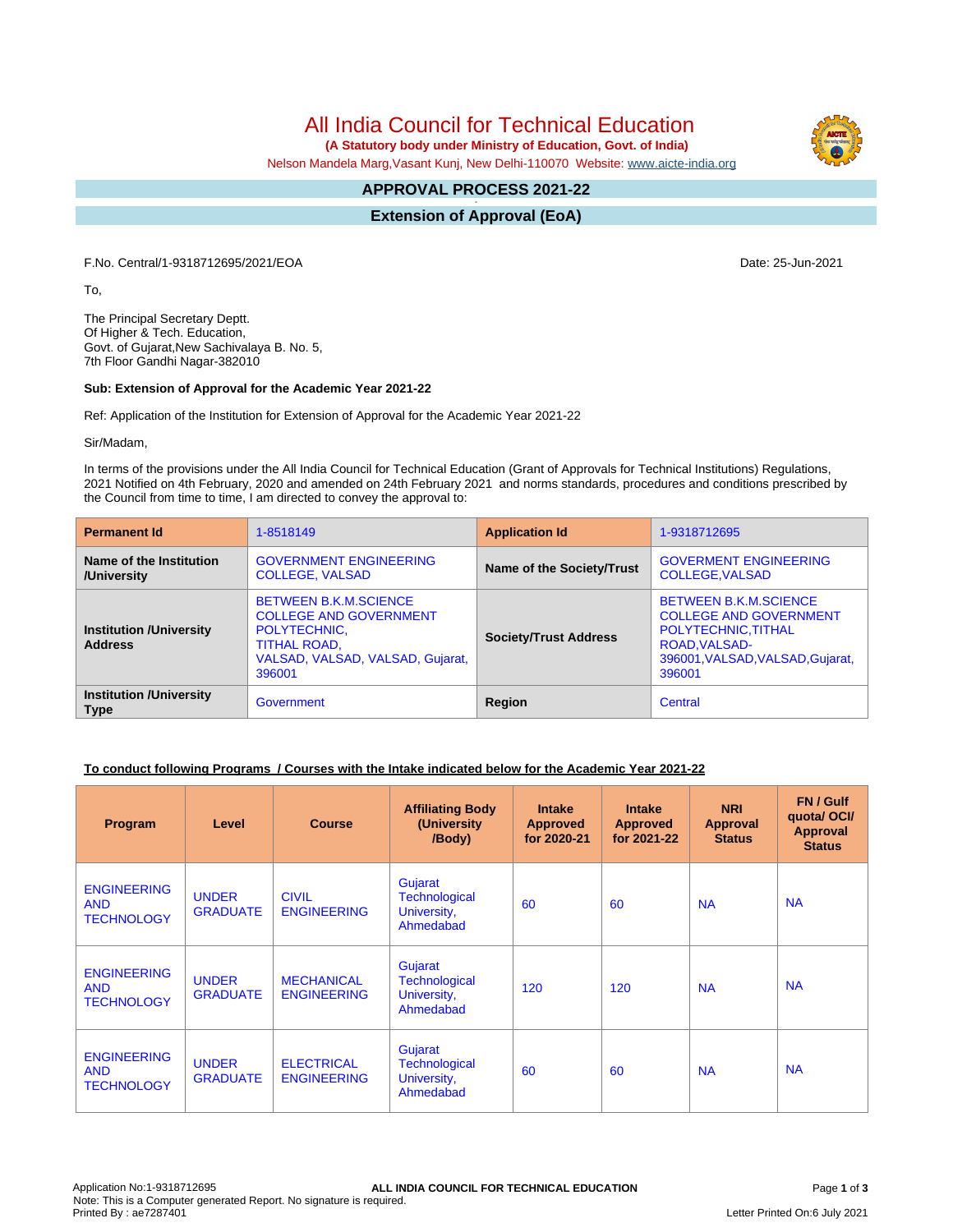| <b>ENGINEERING</b><br><b>AND</b><br><b>TECHNOLOGY</b> | <b>UNDER</b><br><b>GRADUATE</b> | <b>ENVIRONMENTA</b><br><b>L ENGINEERING</b> | Gujarat<br><b>Technological</b><br>University,<br>Ahmedabad | 60  | 60  | <b>NA</b> | <b>NA</b> |
|-------------------------------------------------------|---------------------------------|---------------------------------------------|-------------------------------------------------------------|-----|-----|-----------|-----------|
| <b>ENGINEERING</b><br><b>AND</b><br><b>TECHNOLOGY</b> | <b>POST</b><br><b>GRADUATE</b>  | <b>ENERGY</b><br><b>ENGINEERING</b>         | Gujarat<br>Technological<br>University,<br>Ahmedabad        | 18  | 18  | <b>NA</b> | <b>NA</b> |
| <b>ENGINEERING</b><br><b>AND</b><br><b>TECHNOLOGY</b> | <b>UNDER</b><br><b>GRADUATE</b> | <b>CHEMICAL</b><br><b>ENGINEERING</b>       | Gujarat<br>Technological<br>University,<br>Ahmedabad        | 120 | 120 | <b>NA</b> | <b>NA</b> |

## **It is mandatory to comply with all the essential requirements as given in APH 2021-22 (Appendix 6)**

The Institution/ University is having the following deficiencies as per the online application submitted to AICTE (self-disclosure based) and the same shall be complied within Six Months from the date of issue of this EoA

## **Deficiencies\* Noted (based on Self Disclosure)**

**\***Please refer Deficiency Report for details

# **Important Instructions**

- 1. The State Government/ UT/ Directorate of Technical Education/ Directorate of Medical Education shall ensure that 10% of reservation for Economically Weaker Section (EWS) as per the reservation policy for admission, operational from the Academic year 2019-20 is implemented without affecting the reservation percentages of SC/ ST/ OBC/ General. However, this would not be applicable in the case of Minority Institutions referred to the Clause (1) of Article 30 of Constitution of India. Such Institution shall be permitted to increase in annual permitted strength over a maximum period of two years.
- 2. The Institution offering courses earlier in the Regular Shift, First Shift, Second Shift/Part Time now amalgamated as total intake shall have to fulfil all facilities such as Infrastructure, Faculty and other requirements as per the norms specified in the Approval Process Handbook 2021-22 for the Total Approved Intake. Further, the Institutions Deemed to be Universities/ Institutions having Accreditation/ Autonomy status shall have to maintain the Faculty: Student ratio as specified in the Approval Process Handbook.
- 3. Strict compliance of Anti-Ragging Regulation, Establishment of Committee for SC/ ST, Establishment of Internal Complaint Committee (ICC), Establishment of Online Grievance Redressal Mechanism, Barrier Free Built Environment for disabled and elderly persons, Fire and Safety Certificate should be maintained as per the provisions made in Approval Process Handbook and AICTE Regulation notified from time to time.
- 4. In case of any differences in content in this Computer generated Extension of Approval Letter, the content/information as approved by the Executive Council / General Council as available on the record of AICTE shall be final and binding.

**Prof.Rajive Kumar Member Secretary, AICTE**

Copy \*\* to:

**1. The Director of Technical Education\*\*, Gujarat**